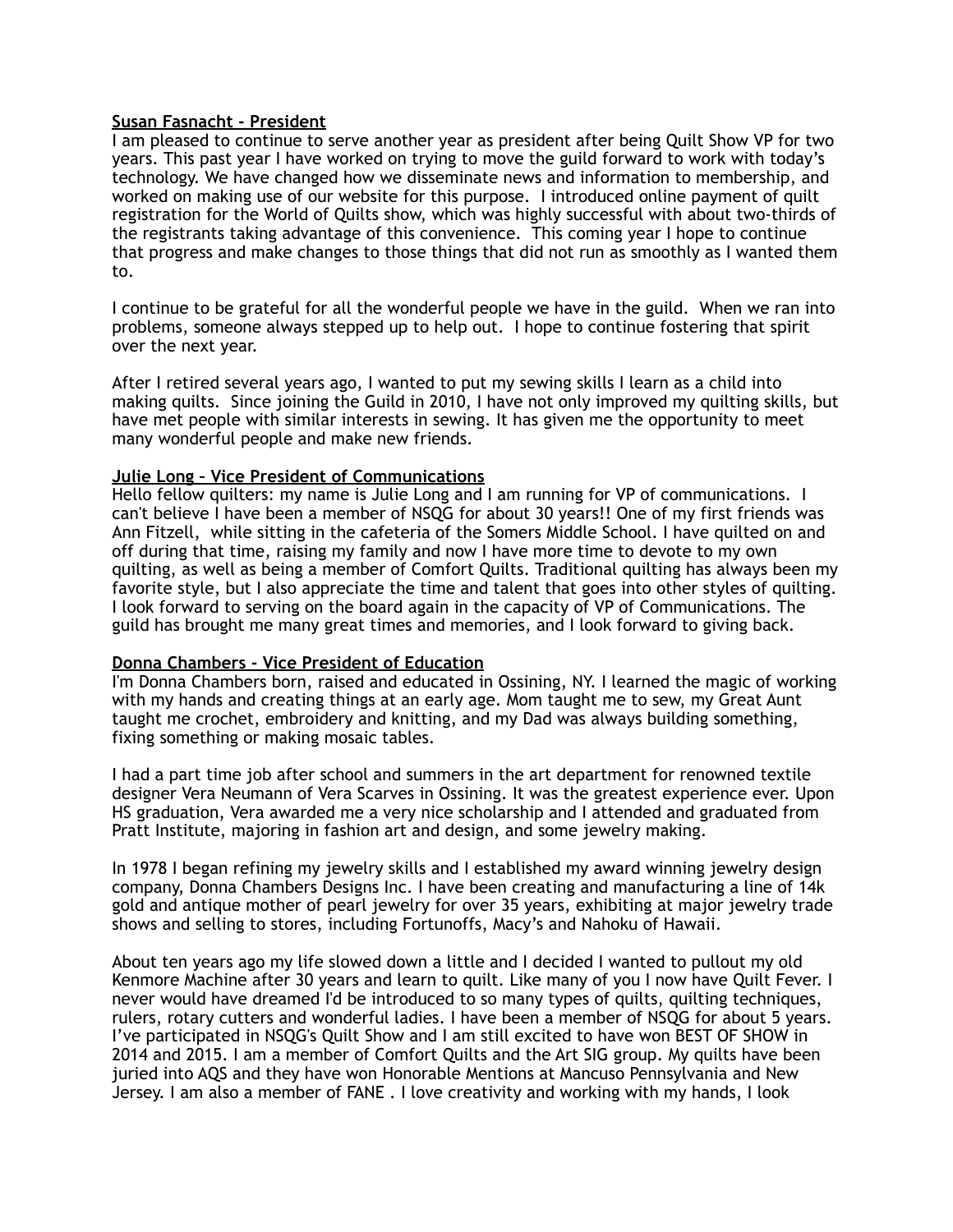forward to the opportunity to put my talents to work on the NSQG Board for another year. Thank you.

# **Jennifer Kramer – Vice President of Membership**

I will always be grateful to my mother for signing me up for a 6 week Singer sewing class when I was 12, and buying me my first sewing machine. What followed has been a lifetime of pleasure, first in making clothes and starting in 1997, quilting.

Classes at the Country Quilter got me started, and I joined the Guild in 2009. The appliqué SIG, special classes and Super Saturdays have enriched my quilting. I love working on Comfort Quilts and I have enjoyed learning appliqué, landscape and portrait quilting. I am so grateful to Guild members for their generous help as I try new things.

I served for 2 years as Education VP, before serving as Membership VP. I have offered to work as Membership VP for another year if elected.

## **Helen May – Vice President of Programs**

I have been quilting for the past twelve years. In the 80's and 90's I designed quilts for my mother-in-law who was an avid quilter and made numerous quilts for all her grandchildren. I inherited her stash and sewing machine. In 2004 the machine died and when I bought one to replace it, I decided to put it to use by taking a quilting course at Hartsdale Fabrics. I made my first granddaughter that first quilt. Four more grandchildren within the next couple of years kept me very busy as I began inventing my own patterns. I love experimenting with different media and techniques and about three years ago bought a longarm to help enhance my quilting

Since 2011 when I retired, I've been a member of both Village Square Quilters and NSQG. I'm also retiring as treasurer of Village Squares, a position I have held for the past four years.

I have really appreciated the wonderful lectures and workshops offered by our guild and hope to continue the tradition of finding interesting talent to add to our monthly rostrum.

## **Noreen Lippolis – Co-Vice President of Quilt Show**

Working on this year's show with Chris Roche has given me a deeper appreciation our guild members' talents. Everyone on the Show Committee has selflessly given their time to ensure that our show lives up to its wonderful reputation. Who wouldn't want to be co-chair for another year?

## **Chris Roche – Co-Vice President of Quilt Show**

My love for needlework began at 5 years old when my grandmother taught me how to knit. This progressed to needlepoint and finally, after my children were born, to quilting. I love hand applique and wool applique. After years of hand quilting, I am finally enjoying the rewards of machine quilting. After teaching for 33 years I am now retired and have a lot more time to spend in my sewing room.

I have been a member of the Guild since 1990. Just a few weeks after joining I was asked to be the Quilt Show Treasurer. That job was the beginning of many years on the Show Committee and led to many lasting friendships. Besides being the treasurer for several years, I also served as information booth chairperson, volunteers, special exhibits, and JFK liaison. I have also served on the Guild board as Hospitality chairperson and Special Events coordinator. I am very excited to co-chair the show again with Noreen and look forward to working with a wonderful group of volunteers.

#### **Anne Chehebar - Secretary**